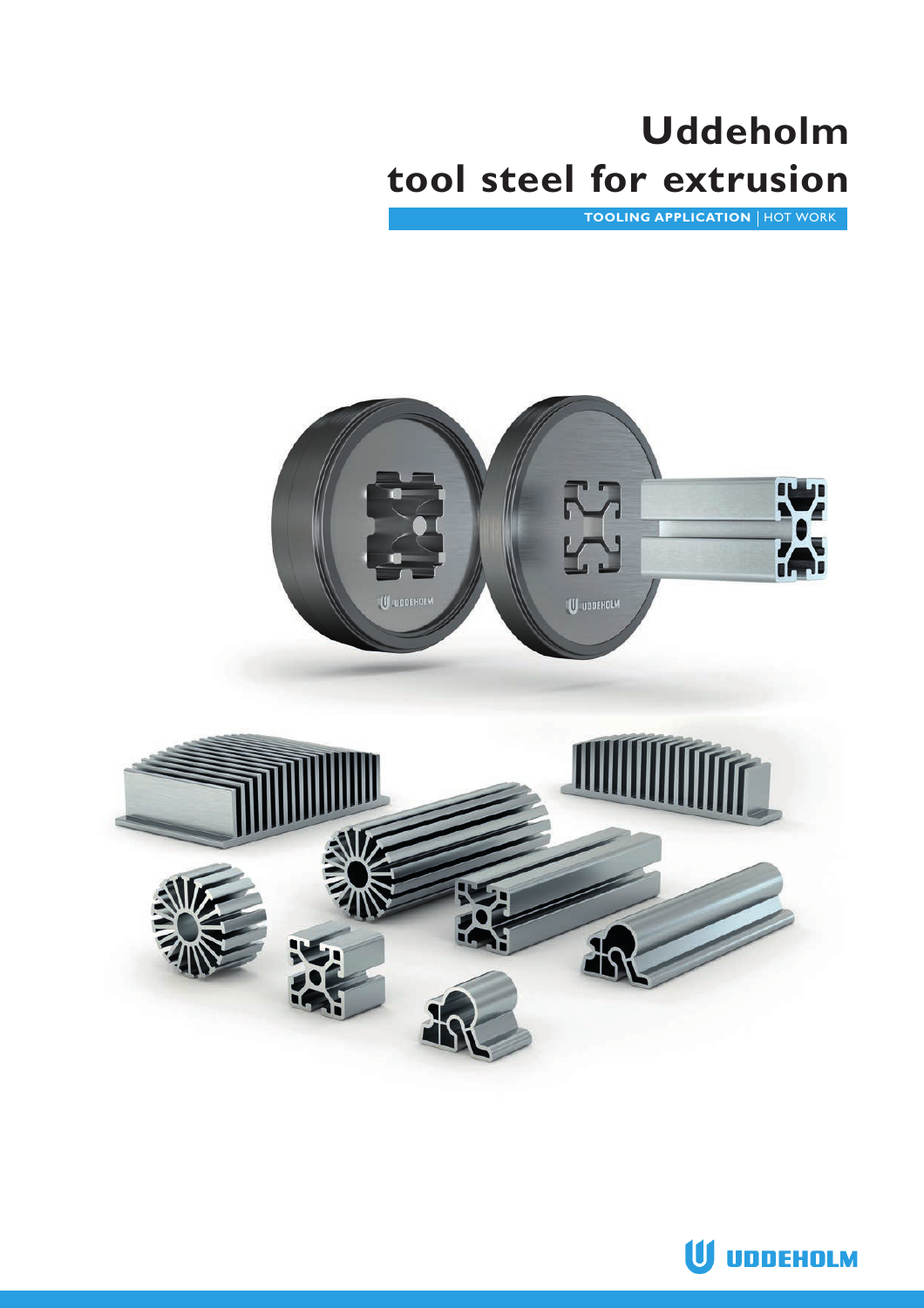*® The Uddeholm tool steel grades mentioned in this brochure are trademark registered in the European Union.*

© UDDEHOLMS AB No part of this publication may be reproduced or transmitted for commercial purposes without permission of the copyright holder.

This information is based on our present state of knowledge and is intended to provide general notes on our products and their uses. It should not therefore be construed as a warranty of specific properties of the products described or a warranty for fitness for a particular purpose.

Classified according to EU Directive 1999/45/EC For further information see our "Material Safety Data Sheets".

Edition: 2, 11.2015

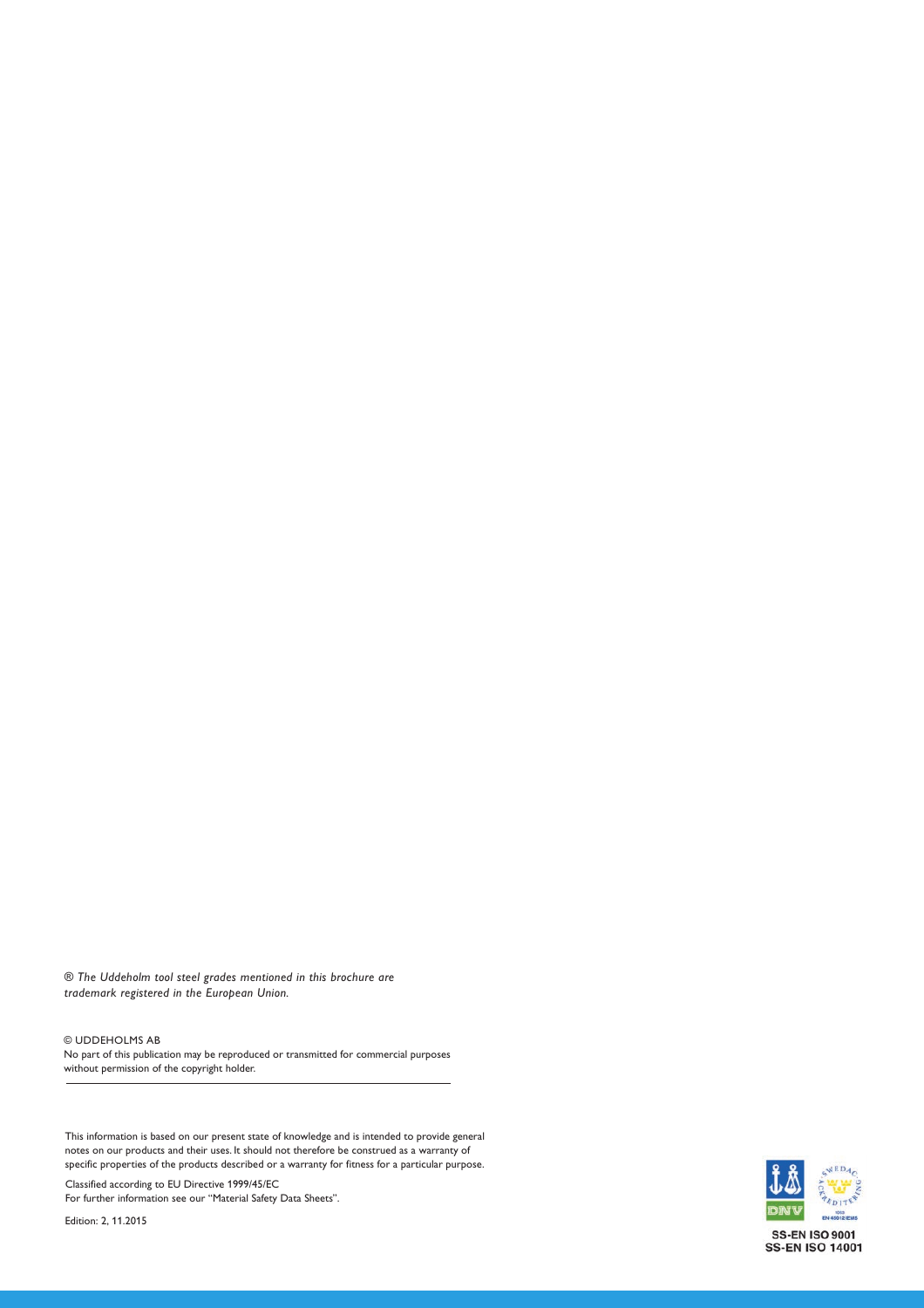Selecting a tool steel supplier is a key decision for all parties, including the tool maker, the tool user and the end user. Thanks to superior material properties, Uddeholm's customers get reliable tools and components. Our products are always state-of-the-art. Consequently, we have built a reputation as the most innovative tool steel producer in the world.

Uddeholm produce and deliver high quality Swedish tool steel to more than 100,000 customers in over 100 countries. We secure our position as a world leading supplier of tool steel.

Wherever you are in the manufacturing chain, trust Uddeholm to be your number one partner and tool steel provider for optimal tooling and production economy.

Quite simply, it pays to go for a better steel.

## **CONTENTS**

| Introduction                                               | 4  |
|------------------------------------------------------------|----|
| Uddeholm hot work tool steel fordies and extrusion tooling | 5  |
| Tool steel properties for extrusion dies and tooling       | 6  |
| Material selection for dies and extrusion tooling parts    | 8  |
| Manufacturing of dies and tooling                          | 12 |
| Tool steel product programme                               |    |
| $-$ general description                                    | 14 |
| - chemical composition                                     | 15 |
| Steel and hardness selection                               | 16 |
| Complete extrusion systems                                 | 18 |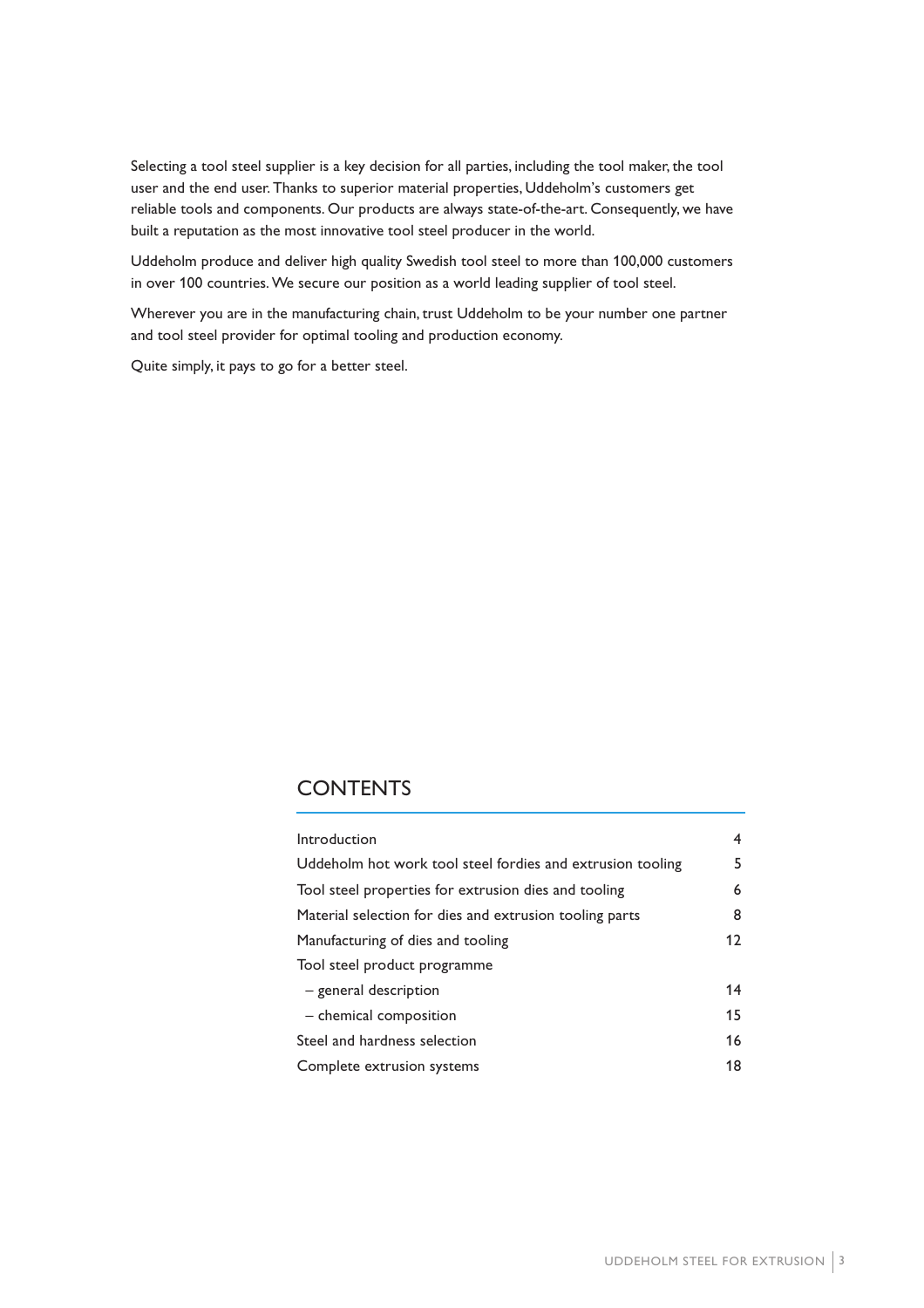# Introduction

The production base of the Uddeholm company is tool steel; however, our business idea is to sell and market tooling materials and services to tool makers, tool users, machine builders, and their customers, providing the best total economy.

Steel for industrial tools must be of very high quality. This is the primary guarantee that the tool parts produced meet specified requirements. In this context, we maintain that there is a difference between steel and steel; most of our grades are unique to the market—that is why we use our own brand names—and have been developed over the years by our experienced engineers and metallurgists.

However, a first-class tool steel goes only part of the way to providing an optimum solution for a tool user. Hence, Uddeholm's present-day offer stretches beyond that of the traditional steel supplier and includes a wide range of complementary services aimed at ensuring that tool users really

get the best from our tool-material products. In liaison with tool makers, tool users and, in some instances, even end users (i.e. those who use the parts which the tool shall make), we aim to develop complete solutions for optimal economy, of which the supply of the tool material is only one facet. In practical terms, this means that apart from the tooling material and associated knowhow, we can in many cases offer services such as machining, heat treatment and even possibilities to assist in tool maintenance and repair e.g. welding service. We are convinced that our policy of supplying services over and above the tooling material is necessary if our customers, particularly tool users and end users, are to enjoy the best tooling economy in their production. In these times when escalating production costs cannot always be covered by increased prices, then getting the most out of tooling is often a vital ingredient in attaining viable production economy.

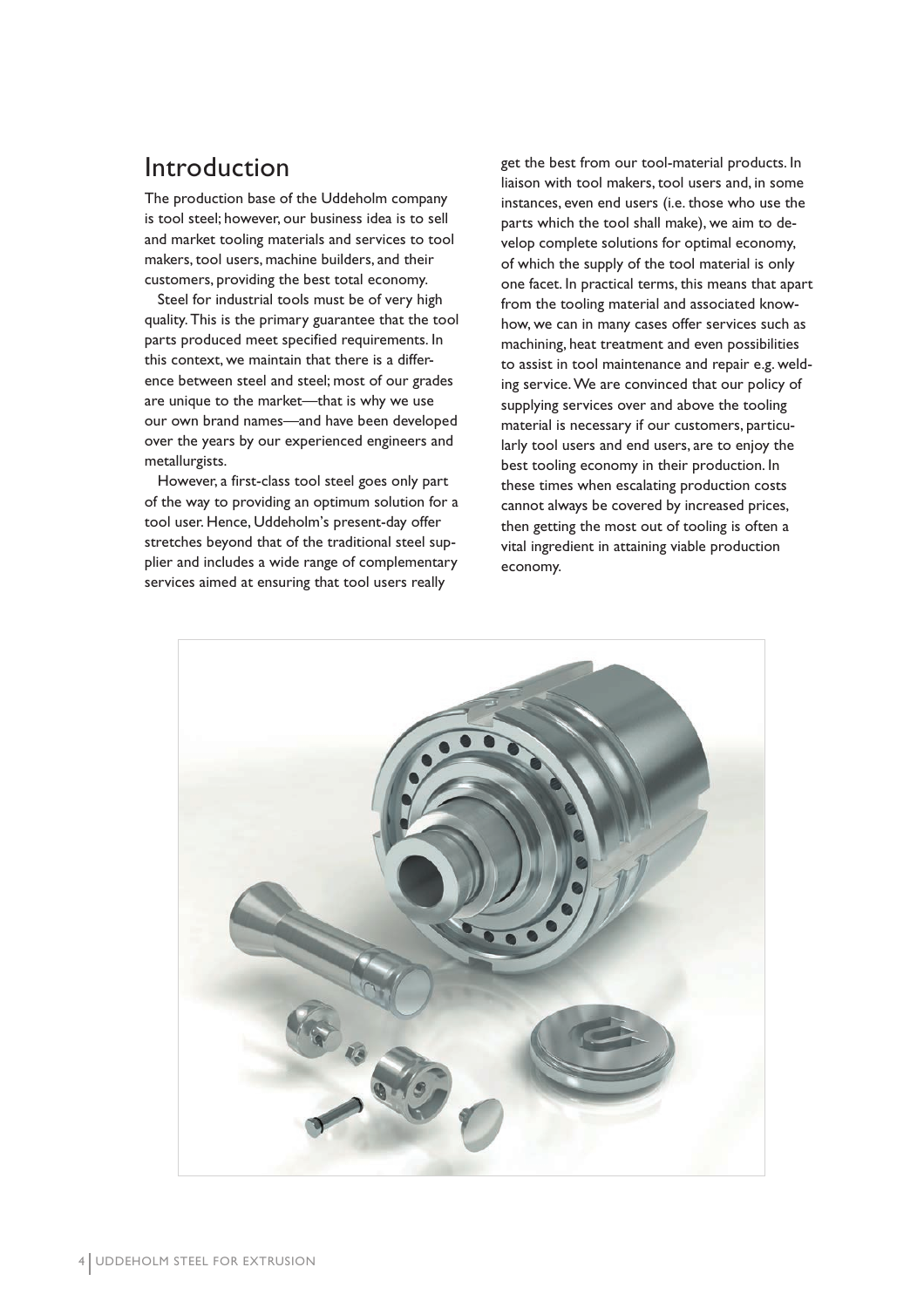# Uddeholm hot work tool steel for dies and extrusion tooling

Uddeholm hot work tool steel for the manufacture of tools and components in extrusion presses:

Uddeholm Impax Supreme Uddeholm Alvar 14 Uddeholm Orvar 2 Microdized Uddeholm Vidar 1 Uddeholm QRO 90 Supreme Uddeholm Formvar Uddeholm Dievar Uddeholm Unimax

The steel grades have different characteristics suitable for:

- mandrels
- mandrel holders
- stems
- dummy blocks
- liners
- intermediate liners
- mantles
- dies
- die rings
- bolsters
- wedge blocks

Uddeholm have long experience in producing hot work tool steel for dies and extrusion tooling components. The demands on the tool steel depend on the overall working temperature, i.e. on the metal being extruded, and on the location of the component in question in relation to the hot billet and the emerging extruded profile. The component which is subjected to the most severe thermal influence and which is also most highly stressed is, of course, the die. Other parts which experience high temperatures are the liner, dummy block and, in the cases where one is used, the mandrel.

The typical temperature ranges experienced by these components during extrusion are:

- aluminium and its alloys: 400–600°C (750–1110°F)
- copper and copper alloys: 600–1000°C (1110–1830°F)
- Steel: 1100–1250°C (2010–2280°F)

An optimum choice of tool steel and correct heat treatment are essential in order to increase the life of extrusion dies and extrusion tooling components which are subjected to these severe thermal conditions.



containers

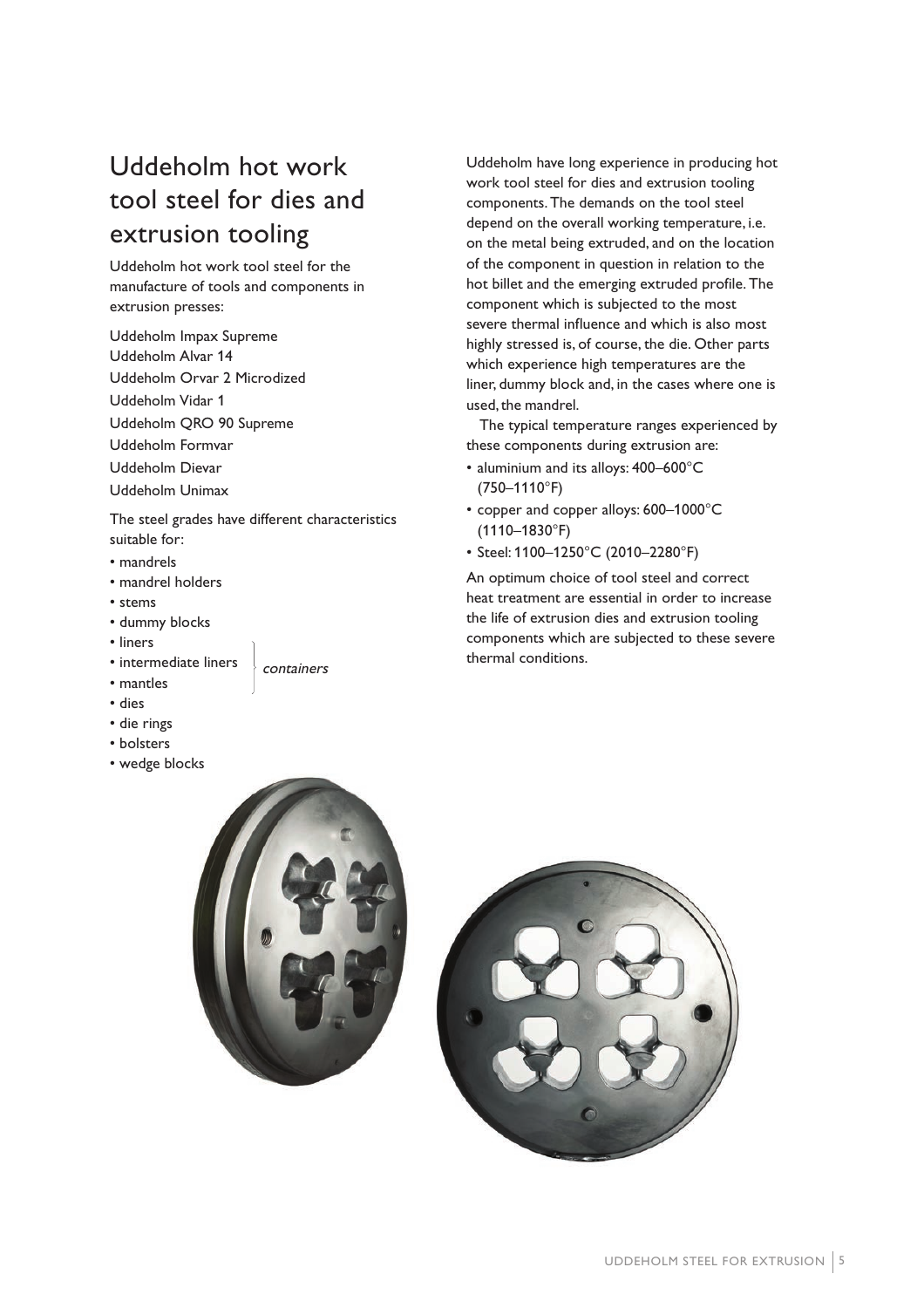# Tool steel properties for extrusion dies and tooling

The properties profile required for the tool steel in different components of an extrusion press is fairly similar. However, the varying severity of the thermal environment means that the desirable heat-resisting properties of hot work tool steel are required to greater or lesser extent in different press parts. The requisite properties profile is essentially as follow:

- adequate resistance to wear at elevated temperatures (e.g. dies, liners, mandrels)
- enhanced hot yield strength and hot hardness
- high level of temper resistance and resistance to softening at elevated temperatures
- good compressive strength (e.g. dummy blocks and stems) and bending strength (e.g. dies, mandrels) at high temperatures
- high creep strength
- acceptable resistance to thermal fatigue cracking

Uddeholm's tool steel product programme for extrusion dies and extrusion tooling components is presented at the end of this brochure.

For press components and dies subjected to the highest temperature, we recommend:

- Uddeholm Orvar 2 Microdized
- Uddeholm Vidar 1
- Uddeholm QRO 90 Supreme
- Uddeholm Formvar
- Uddeholm Dievar
- Uddeholm Unimax

In general Uddeholm Orvar 2 Microdized and Uddeholm Vidar 1 are used in normal applications involving moderate temperatures and stresses, e.g. dies and other tooling components for production of standard aluminium profiles.

For more extreme conditions Uddeholm QRO 90 Supreme, Uddeholm Formvar, Uddeholm Dievar and Uddeholm Unimax are recommended; these are speciality grades characterized by an extreme combination of toughness, ductility and strength at elevated temperatures.

#### Temper resistance

Temper resistance can be assessed from the tempering curve for a hardened tool steel. In this, the hardness at room temperature is plotted against tempering temperature for given tempering time. Another method of presenting temper resistance data is to plot room temperature hardness against time at a given tempering temperature. The better the steel retains its hardness as the temperature or the time increases, the better its temper resistance,

#### Hot strength and hot hardness

In contrast to temper resistance, which is defined in terms of hardness at room temperature, hot strength and hot hardness refer to properties at high temperature. In general, improved temper resistance is associated with increased hot strength and hot hardness. It can be pointed out that good hot hardness and hot strength are important prerequisites for enhanced wear resistance at elevated temperatures. A high level of hot hardness and hot strength is also important in order to achieve adequate resistance to thermal fatigue cracking.

### Compressive strength and bend strength at high temperature

The greater the level of hot strength or hot hardness for a tool steel the greater is its

Hardness decrease, HRC



*Fig. 1. Hardness drop after 24 hours at 600*°*C (1110*°*F) during compression.*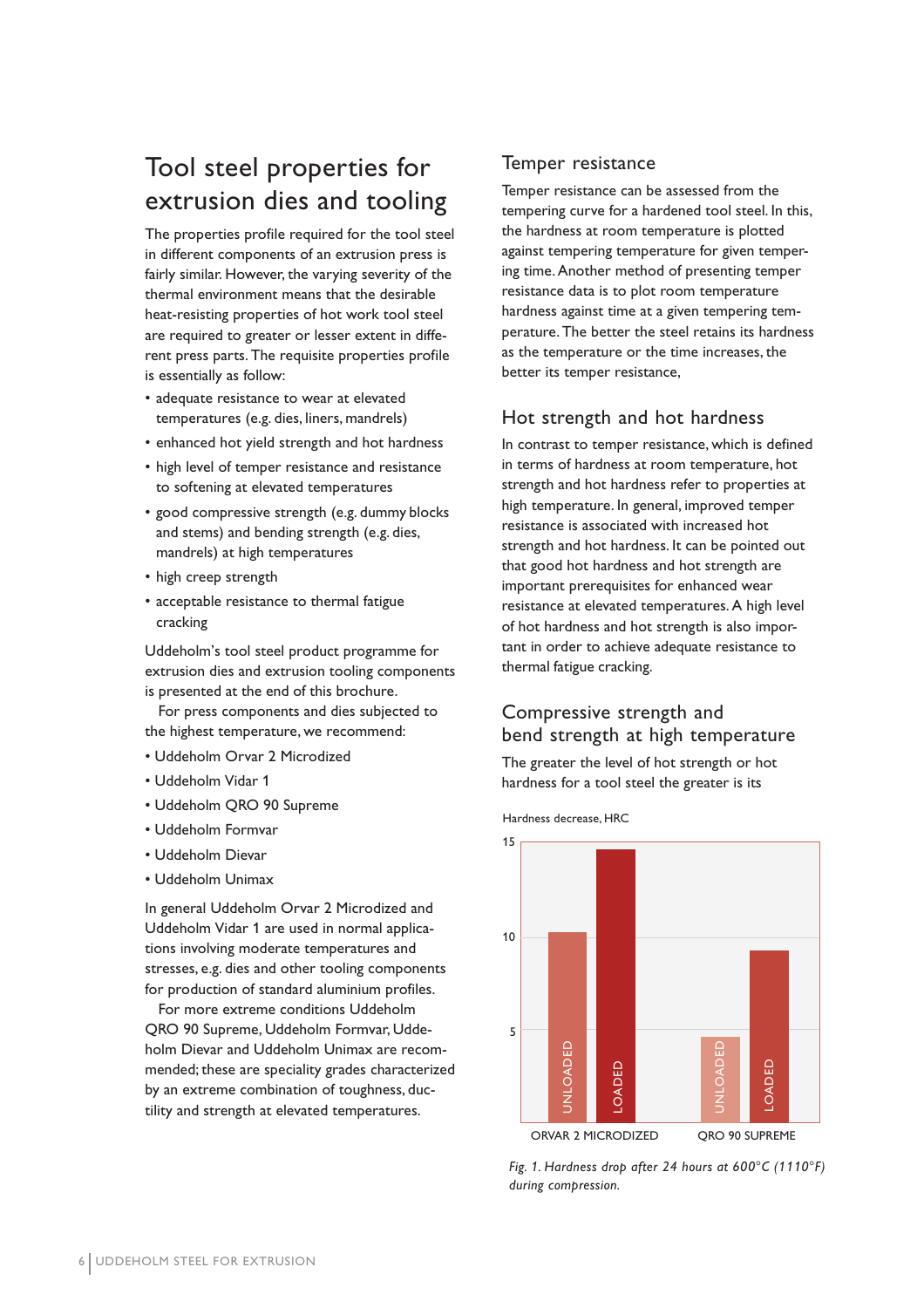elevated temperature bend strength and compressive strength. The improved hot compressive strength is reflected in figure 1, which shows the drop in hardness from a given initial hardness, over 24 h for Uddeholm Orvar 2 Microdized and Uddeholm QRO 90 Supreme loaded in compression at 600°C (1110°F). It is clear, from comparison with the hardness decrease in the unloaded condition, that the mechanical stress accelerates the softening of the steel. Uddeholm QRO 90 Supreme retains the same degree of superiority over Uddeholm Orvar 2 Microdized irrespective of whether the steel is subjected to mechanical loading or not during holding at high temperature.

The high temperature bend strength is influenced by, apart from hot hardness, the toughness and ductility of the steel.

## Ductility and toughness

The ductility of a die material quantifies the ability to resist plastic strain without cracking and is greatly influenced by the purity and the homogeneity of the material.

The toughness of the die material is the ability to resist loading without cracking at sharp notches or other stress raisers. The toughness depends on the die material and its heat treatment.

Uddeholm tool steel are manufactured to a very high degree of purity with regard to nonmetallic inclusions. This ensures a level of toughness and ductility which is adequate for even the most exacting applications in extrusion, e.g. where dies and other tooling components are subjected to severe bending stresses at elevated temperature.

### Creep strength

Creep is the slow, time dependent deformation of a metal subjected to loading at a level below what is normally required to plastically deform the metal at the temperature in question. A good creep strength improves the resistance to fracture at high temperatures and long time dependent loading.

Figure 2 demonstrates the qualitative comparison of critical steel properties and figure 3 the resistance to different failures.



*Fig. 2. Qualitative comparison of critical steel properties (the longer the bar, the better).*



*Fig. 3. Qualitative comparison of resistance to different tool failures (the longer the bar, the better).*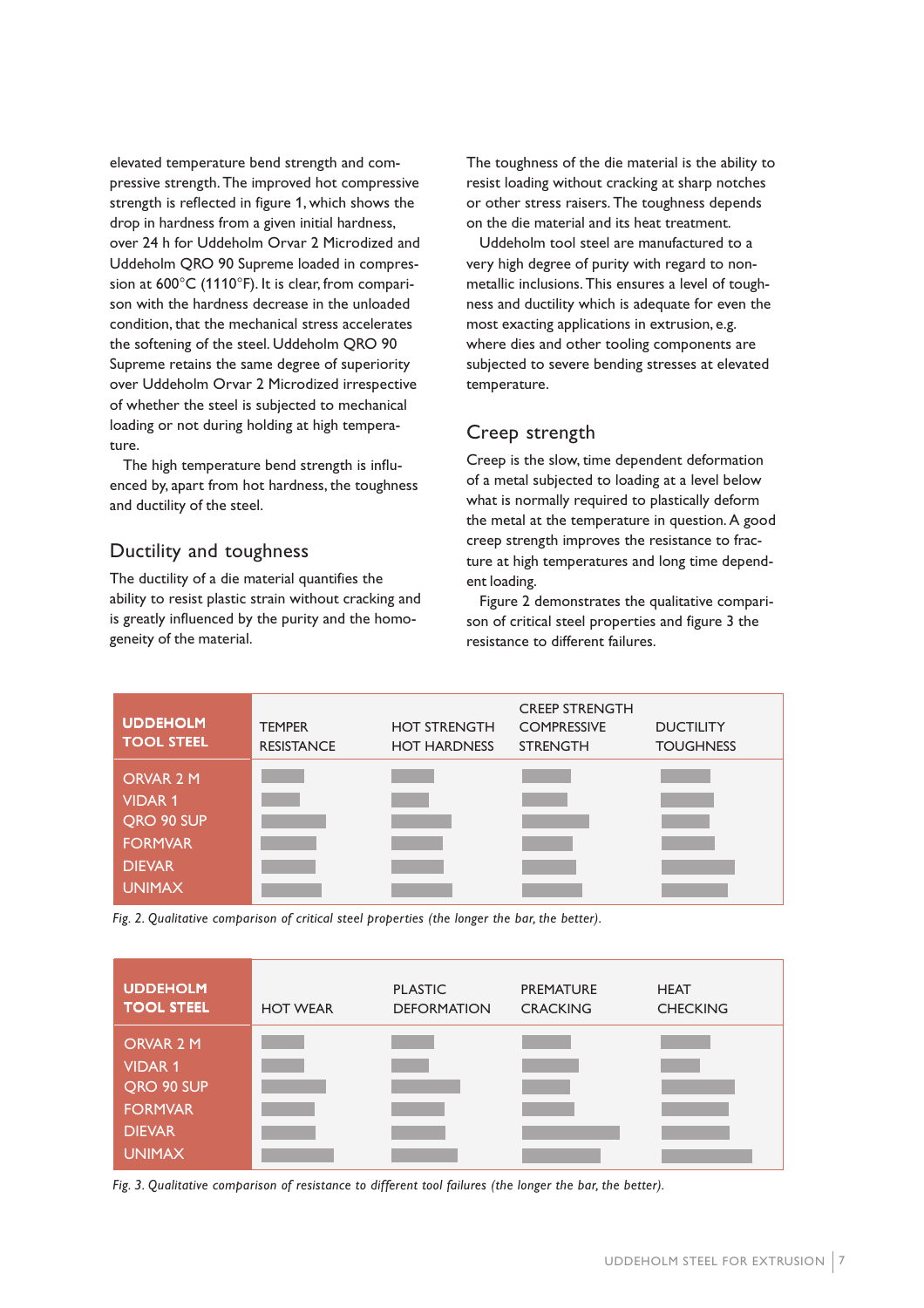# Material selection for dies and extrusion tooling parts

#### Extrusion dies

An extrusion die is exposed to high temperatures derived not only from the heated billet but also from heat generated by deformation and friction. In addition, the die is subjected to high pressure and, in the area of the die land, considerable frictional forces. In aluminium extrusions, the hard oxide film, which forms instantaneously on the surface of the extruded metal, causes extensive abrasion of the die during service.

#### DIE DESIGN

The die design and manufacture of extrusion dies is a highly specialized procedure requiring skilled die makers. It is necessary at the design stage to make proper allowance for shrinkage, elastic deformation, the nature of the profile section and the highly uneven velocity distribution when extruding complicated profiles (so that the profile remains more or less straight when extruded).

The following criteria should be fulfilled during die design and manufacture:

- very tight tolerances, so that the extruded profile does not have excessive weight per unit length (material yield)
- correct die geometry from the beginning, thereby avoiding expensive reworking
- carefully finished land surface such that the profile surface is acceptable
- proper design, choice of die steel, heat treatment etc., giving maximum die life
- rational production resulting in low die manufacturing costs

#### FACTORS DETERMINING DIE LIFE

The stresses experienced by an extrusion die in service are both mechanical and thermal in origin. However, the thermal stresses arising from temperature differences are generally quite moderate in extrusion, where the temperature changes occur only fairly slowly. Hence, thermal fatigue

cracks develop less gradually in extrusion than in other presses where hot work steel are used and where the temperature cycles are much more severe e.g. die casting. On the other hand, wear is very pronounced in extrusion, since the process involves sliding contact between the die steel and the metal being extruded. Die life is therefore finite and is limited by (in order of importance):

- wear
- plastic deformation or cracking
- Identation
- stability of support tooling
- formation of thermal fatigue cracks

The second point above deserves comment. Plastic deformation or even cracking of dies can occur particularly when extruding very complicated profiles through dies with high tongue ratios. In this case, the very great stress on the tongue combined with the locally high temperature can cause bending; in some instances, the tongue can actually break off if the transverse toughness of the steel is inadequate.

A tool steel with good hot strength and sufficient transverse toughness is a must for dies with high tongue ratios.

#### IMPROVEMENT OF WEAR RESISTANCE

Hot work tool steel are amenable to nitriding which produces a hard, wear-resistant surface layer. Nitriding is usually effected via salt-bath treatment, e.g. Tufftriding, and a given extrusion die can be treated many times until it is considered worn out. Nitriding of extrusion dies not only improves wear resistance but also reduces friction.

In the context of wear resistance, the temper resistance, hot strength and hot hardness of the steel are all important. In the region of contact between die and extruded metal, considerable deformational and frictional heat is developed and high temperatures are experienced. Appreciable wear will thus result if the temperature become so high that the surface of the die steel in the land region softens extensively. In the case of a nitrided die, the underlying steel can not, under such circumstances, give proper support to the nitrided layer which will wear more rapidly than usual.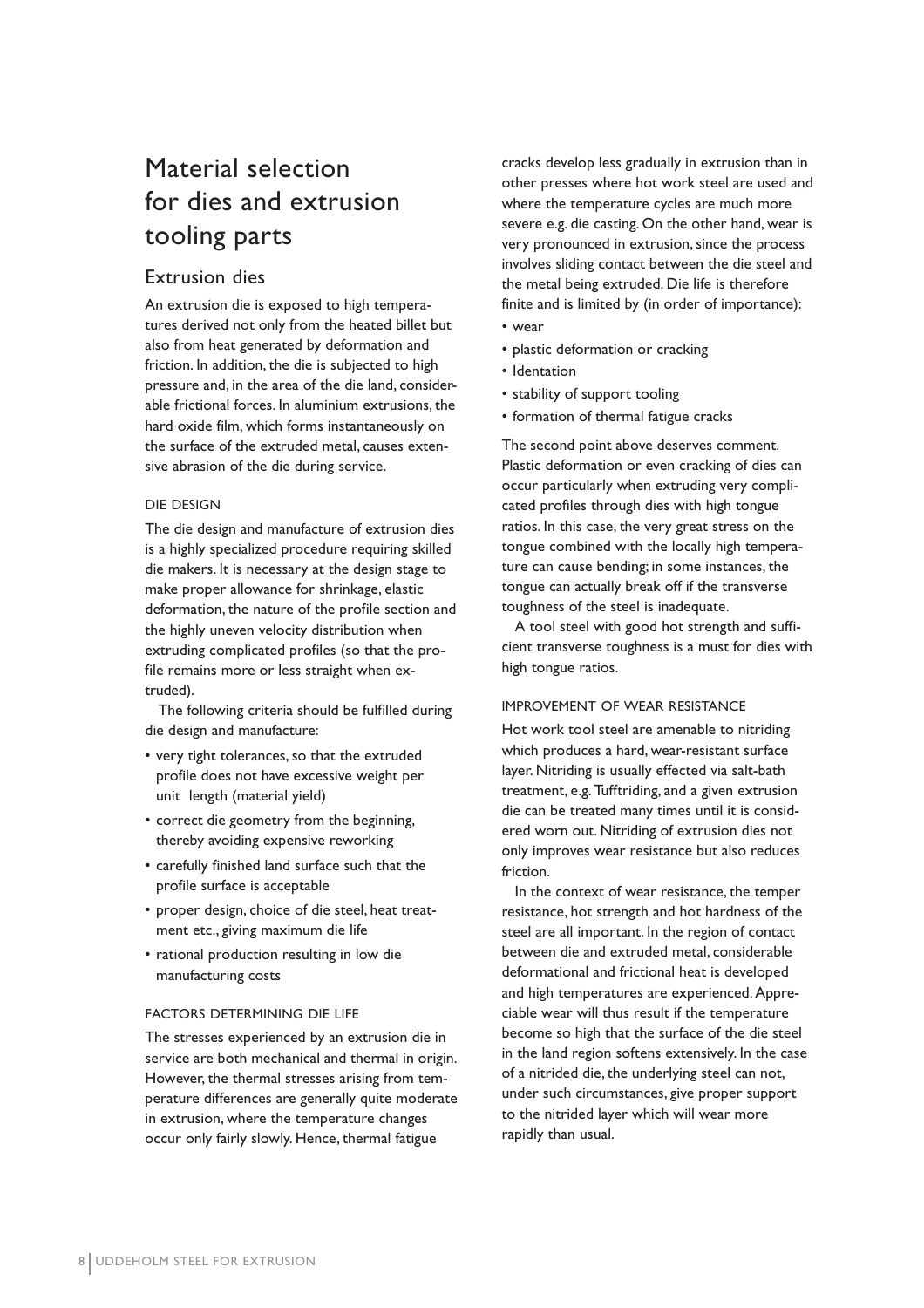#### TOOL STEEL SELECTION FOR DIES

Standard dies for aluminium extrusion are made from Uddeholm Orvar 2 Microdized and Uddeholm Vidar 1, heat treated to 45–50 HRC and then nitrided/nitrocarburized, usually via tufftriding or some similar treatment. The nitrided layer is up to 0.1 mm (0.004 inch) thick and has a surface hardness exceeding 1000 HV.

For pressing high strength aircraft alloys, it is important that the die material exhibits adequate transverse toughness in view of the very high pressures required for extrusion, which can otherwise be sufficient to fracture the die.

For dies with high tongue rations and for producing complicated profiles, using Uddeholm QRO 90 Supreme will usually resulting considerably better life than W.-Nr. 1.2344 (AISI H13 type) steel even for aluminium extrusion. Such dies are characterized by excessive heat generation in the land area and the superior hot strength/hot hardness of Uddeholm QRO 90 Supreme engenders enhanced resistance to wear and bending/breakage. Practice has shown that Uddeholm QRO 90 Supreme can be used for tongue rations up to 6:1 whereas W.-Nr. 1.2344 (AISI H13 type) steel is limited to about 3:1 maximum. In addition, the superior wear resistance of Uddeholm QRO 90 Supreme renders it eminently suitable for long run aluminium dies.

Uddeholm QRO 90 Supreme is also recommended for less complicated dies in extrusion of copper alloys and other metals and alloys, which are extruded at higher temperatures than aluminium.

Uddeholm Formvar is a high performance hot work tool steel when good temper resistance is needed to maintain hardness.

Uddeholm Dievar is a hot work tool steel suitable when premature cracks and heat checking are the dominating failure mechanisms. Also, in combination with other failure mechanisms as hot wear and plastic deformation Uddeholm Dievar offers potential solutions for an improved tooling economy.

Uddeholm Unimax is an updated Dievar quality and can be hardend to 57–58 HRC giving a good combination of hot wear and toughness.

#### Stems

Stems are subjected to high pressure during extrusion but their working temperature is relatively low (not in contact with billet). A stem should not bend or otherwise deform at the temperature of operation.

Uddeholm Orvar 2 Microdized is a suitable tool steel for stems (46–50 HRC), independent of what material is to be extruded.

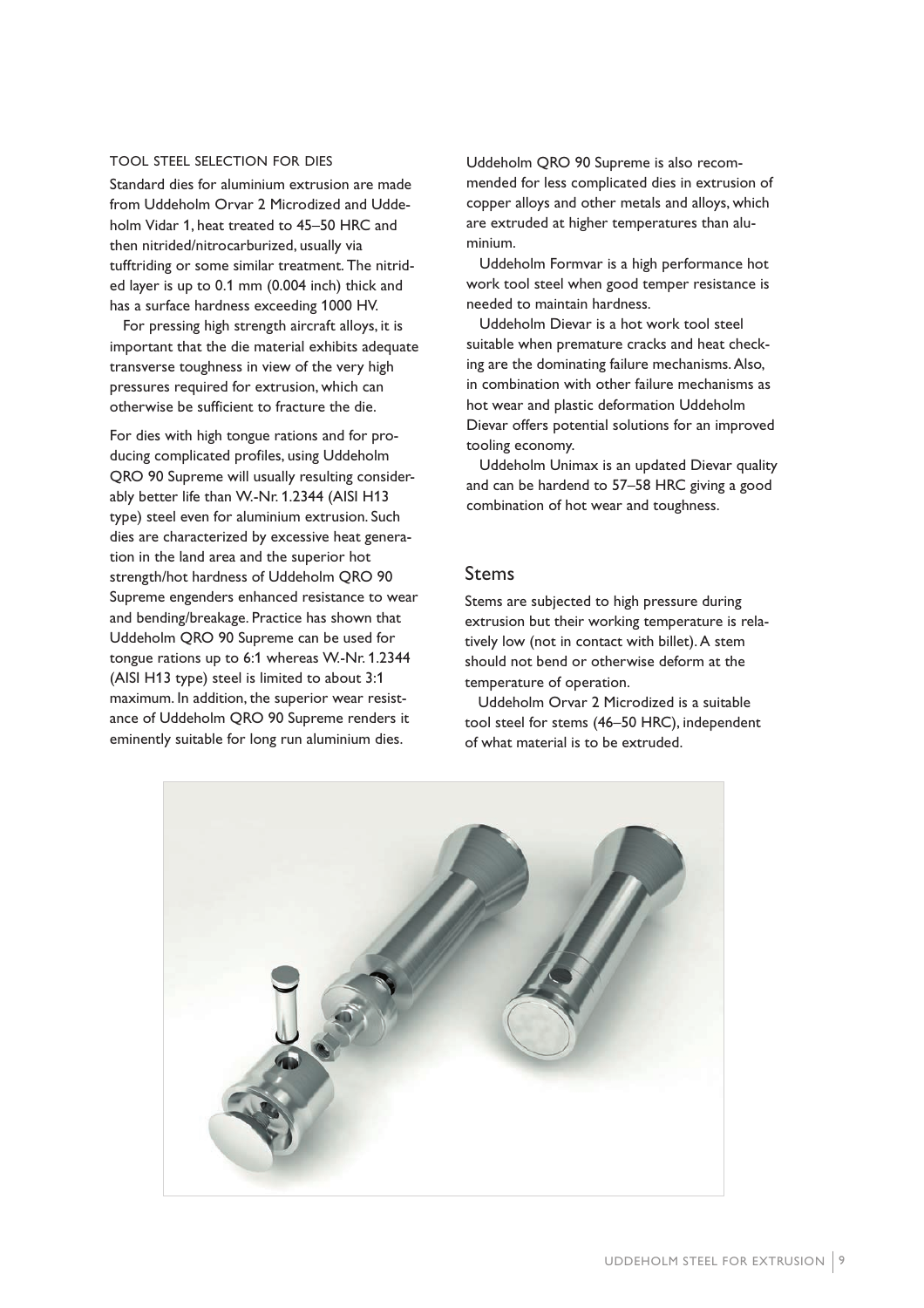### Dummy blocks

The dummy block physically separates the stem from the billet and, as such, has two basic functions:

- to protect the stem
- to prevent backwards "leakage" of the metal being extruded

Exchangeable dummy blocks have been used for many years in all types of extrusion applications. The disc-like dummy block is changed after each billet and a number of blocks are kept in circulation. For extrusion of copper, copper alloys and steel, an exchangeable dummy block is always used (high temperature, dummy block must cool between billets). However, the fixed dummy block has become standard for aluminium extrusion. This comprises two parts, a "male" and a "female"; the male is coupled to the female which in turn is fixed to the stem. Fixed dummy blocks are not changed between billets.

The fixed type of dummy block has the advantages of:

- improved productivity
- better yield
- superior surface finish of the extruded profile

Since both types of dummy block are subjected simultaneously to high pressure and temperature, the tool steel used for these components is required to exhibit:

- high level of hot strength/hot hardness
- good temper resistance
- good resistance to plastic deformation via creep

Uddeholm Orvar 2 Microdized is recommended for both exchangeable and fixed dummy blocks in all extrusion applications. Also Uddeholm Dievar and Uddeholm QRO 90 Supreme can be used for dummy blocks.

One important function of the dummy block is to expand more or less elastically during the forward part of the cycle so as to tighten against the liner and prevent backward metal leakage. It is important that the yield stress of the steel is not exceeded during the expansion phase resulting in plastic deformation. High forces would be required to release the dummy block on it's return phase, increasing the risk of movement in the liner. The relevant stress-strain curve is that at



the actual working temperature of the dummy block. Hence, the better the hot yield strength of the tool steel, the better the chance of not exceeding the elastic limit during service and the lower the risk for permanent deformation of the dummy block. In a similar vein, the dummy block should not creep excessively during service, i.e. should exhibit as little slow, permanent deformation as possible at loads below the elastic limit.

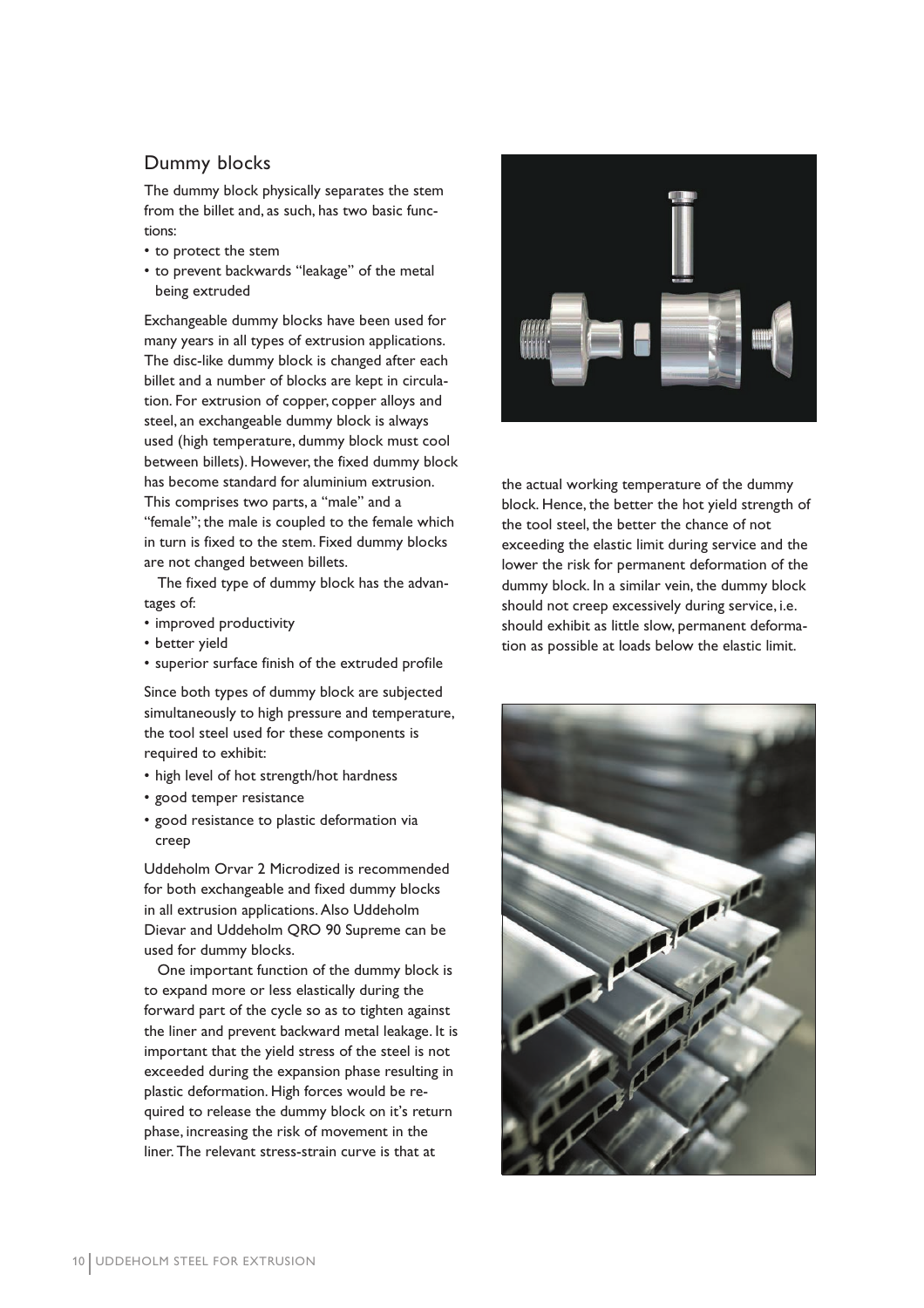### Mandrels

Mandrels normally find application for extrusion of steel and copper tube.

Mandrels are subjected to severe operating conditions and the tool steel used to make them should possess:

- high strength at elevated temperatures
- good temper resistance

i.e. the same properties profile as for dummy blocks. For thin mandrels, resistance to bending at elevated temperatures is important. Hence, Uddeholm QRO 90 Supreme will give superior mandrel life in most applications. When internal cooling is used Uddeholm Dievar, because of its good ductility and toughness, can be recommended.

### **Containers**

Containers can be built in two or three parts. A two-part container consists of a mantle and a liner, while a three-part one comprises a mantle, an intermediate liner and a liner proper.

The function of the container is to take up the hydrostatic and tangential stresses derived from the extrusion force. Nowhere in the container should these stresses exceed the elastic limit, i.e. the working stress range is similar to that for a dummy block with the qualification that the liner and the mantle are at different temperatures and will thus be characterized by different stressstrain curves.

If the elastic limit is exceeded for the steel in the mantle, the whole container will deform plastically to an extent that it may go out of tolerance. In extreme loading situation, it is not infeasible that the entire container can crack. Containers subjected to heavy loads are thus normally built in three parts. While this is obviously more expensive, it does give the advantage that the stress levels in each individual part are reduced appreciably at a given extrusion pressure, when compared with a two-part container.

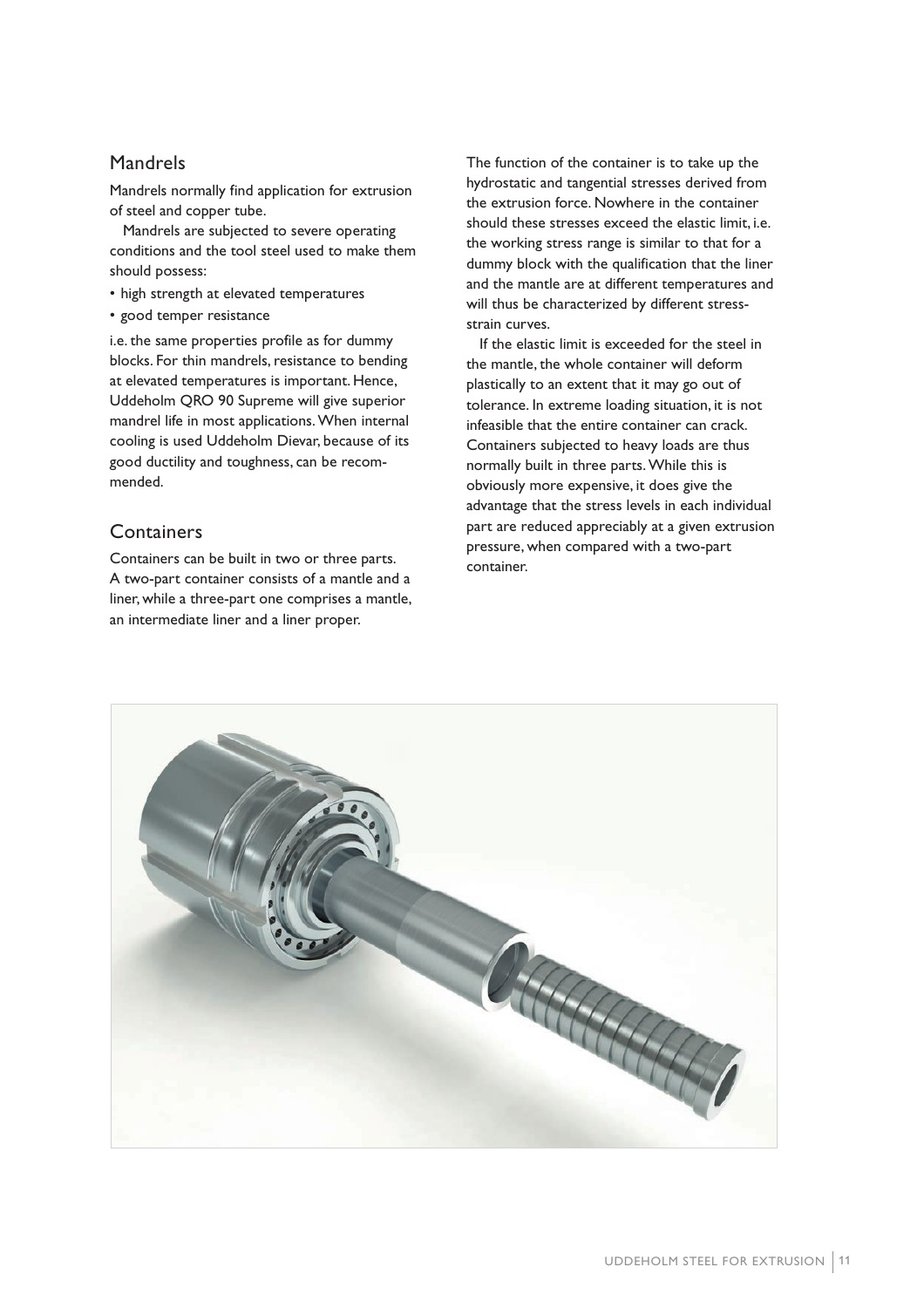### Mantle

Prehardened tool steel such as Uddeholm Impax Supreme can be used for a low-stressed container mantle (hardness approx. 310 HB).

For highly-stressed containers, Uddeholm Orvar 2 Microdized at 37–43 HRC is a better choice. Compared with prehardened, quenchedand-tempered steel, Uddeholm Orvar 2 Microdized exhibits superior temper resistance and hot strength. With Uddeholm Orvar 2 Microdized as mantle material, there is virtually no chance of the mantle softening during service to the extent that the whole container suffers permanent deformation.

#### Intermediate liner

The intermediate liner, when one is used, is normally made in Uddeholm Orvar 2 Microdized, 37–43 HRC.

#### Liner

Uddeholm Orvar 2 Microdized or Uddeholm Vidar 1 hardened and tempered to 44–48 HRC is normally used as a liner material in aluminium extrusion. For more difficult aluminium alloys, Uddeholm QRO 90 Supreme is recommended.

#### Supporting tools

The die is positioned in a die ring, which in turn is attached to and is supported by one or more holder parts such as die rings, bolsters, wedge blocks etc. No problems are normally encountered with these parts in the extrusion of simple profiles; for more complicated shapes, however, it can be difficult to arrange for adequate support for the die. If there is any risk for overloading of the support tooling, it is important to select a tool steel with adequate hardness at the working temperature. In general, Uddeholm Orvar 2 Microdized is used for die rings and Uddeholm Alvar 14 for bolsters. Other support tools such as wedge blocks and die heads can, as long as the service temperature is low, be made in prehardened Uddeholm Impax Supreme.

# Manufacturing of dies and tooling

The machinability and heat treatment characteristics of the tool steel are significant parameters influencing the relative ease of manufacture of extrusion dies and extrusion tooling components.

## **Machinability**

Uddeholm hot work tool steel; Orvar 2 Microdized, Vidar 1, QRO 90 Supreme and Hotvar are characterized by a high degree of freedom from oxide inclusions and an annealed microstructure consisting of a very even distribution of small carbides. The annealed hardness is low, 180– 210 HB. These features are concomitant with a good machinability in the annealed condition. Advanced process control ensures that the variation in machining characteristics is minimal from batch to batch.

Uddeholm Dievar's and Uddeholm Unimax's extreme microcleanliness and special chemical composition make the machinability less competitive compared to the steel mentioned above.

Our product information brochures for Uddeholm Orvar 2 Microdized, Uddeholm QRO 90 Supreme, Uddeholm Formvar and Uddeholm Dievar give detailed information pertaining to machining of these products. Other Uddeholm brochures worth consulting in the context of die/ tooling manufacture are: "Grinding of Tool Steel", "EDM (spark-erosion) of Tool Steel" and "Welding of Tool Steel".

#### Heat treatment

Hot work tool steel used for extrusion dies and tooling are normally supplied in the annealed condition. After machining, the tool/die must be heat treated in order that the steel develops its optimum combination of hardness, toughness and heat resistance. These properties are controlled through proper choice of austenitizing temperature, cooling conditions during hardening and tempering temperature/time.

More information is given in the product brochures and in the treatment brochure "Heat treatment of Tool Steel".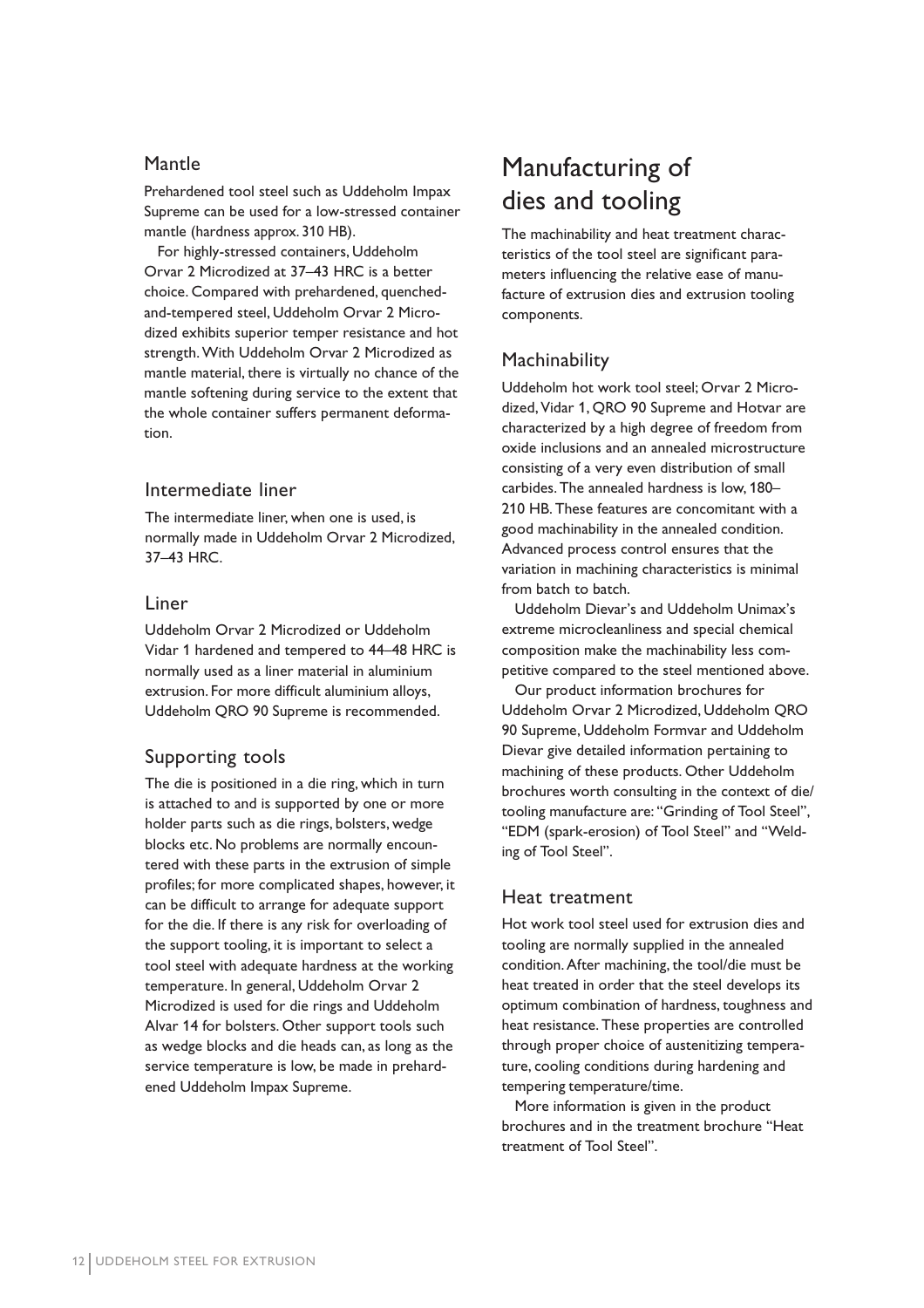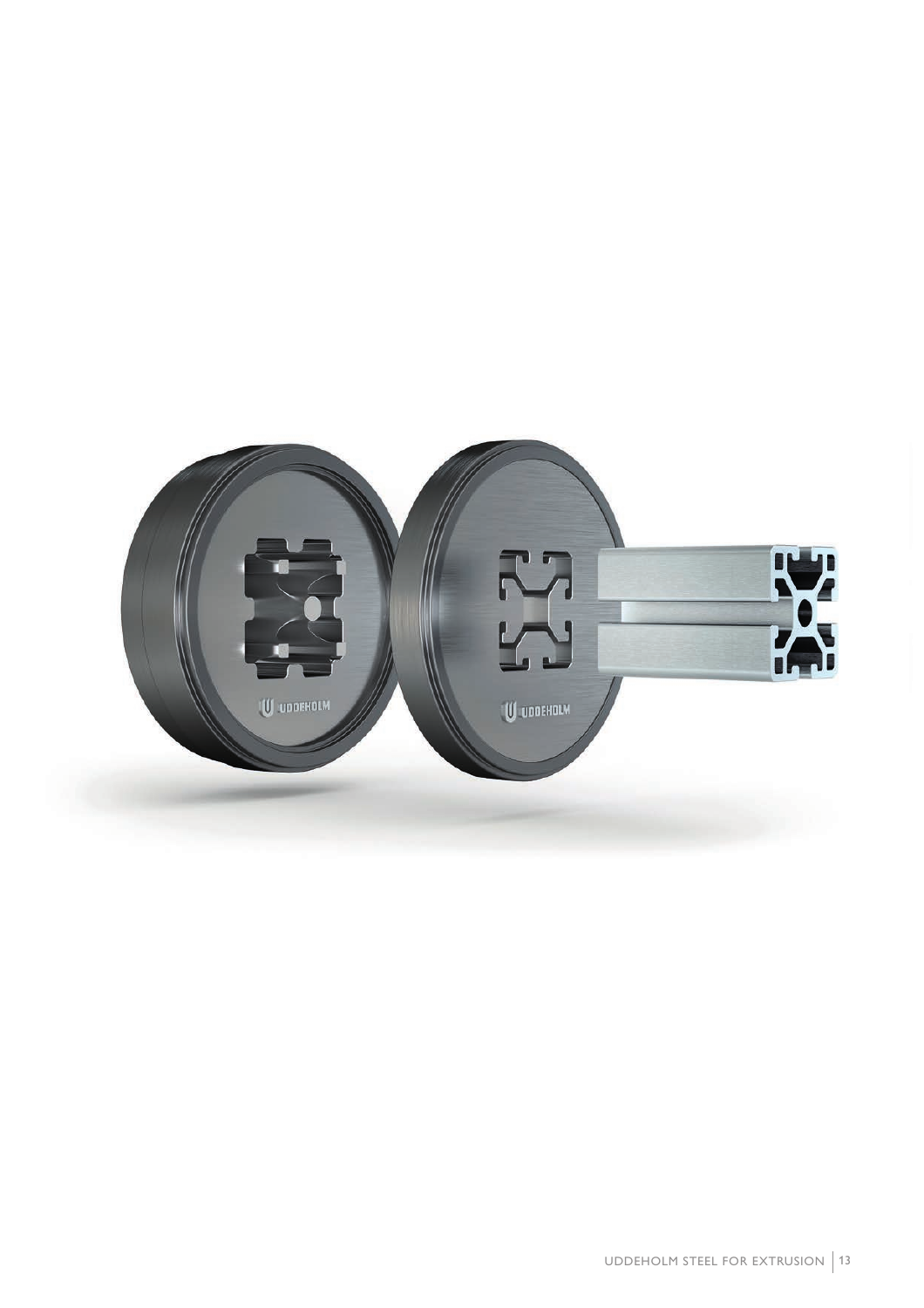# Tool steel product programme for extrusion industry

# GENERAL DESCRIPTION

| <b>UDDEHOLM</b><br><b>TOOL STEEL</b>                  |                                                                                                                                                                                                                                                      |
|-------------------------------------------------------|------------------------------------------------------------------------------------------------------------------------------------------------------------------------------------------------------------------------------------------------------|
| <b>ORVAR 2 MICRODIZED</b><br>W.-Nr. 1.2344 (AISI H13) | A Cr-Mo-V-alloyed hot-work steel with good high temperature strength and<br>good reistance to abraison. Recommended in most cases for tooling compo-<br>nents and dies in aluminium extrusion which come into direct contact with<br>the hot billet. |
| <b>VIDAR1</b><br>W.-Nr. 1.2343 (AISI H11)             | A Cr-Mo-V-alloyed hot-work steel with good combination of high tempera-<br>ture strength, good toughness and good resistance to abraison.                                                                                                            |
| QRO 90 SUPREME                                        | A premium hot work steel with very good strength and hot hardness at<br>elevated temperatures. Recommended for dies and all types of extrusion<br>tooling subjected to maximum working temperatures.                                                 |
| <b>FORMVAR</b>                                        | A high performance hot work tool steel with very good resistance to hot<br>wear and plastic deformation.                                                                                                                                             |
| <b>DIEVAR</b>                                         | A premium Cr-Mo-V hot work steel with good high temperature strength<br>and excellent toughness and ductility in all directions. Recommended in dies<br>and extrusion components where the demands on toughness and ductility<br>are the highest.    |
| <b>UNIMAX</b>                                         | A premium Cr-Mo-V alloyed steel with a good toughness and ductility up to<br>a hardness of 58 HRC.                                                                                                                                                   |
| <b>ALVAR 14</b><br>W.-Nr. 1.2714                      | Cr-Ni-Mo-alloyed hot work steel. Recommended for support tooling in<br>extrusion, e.g. bolsters and wedge blocks.                                                                                                                                    |
| <b>IMPAX SUPREME</b><br>W.-Nr. 1.2738 (AISI P20)      | Prehardened Ni-Cr-Mo-alloyed steel supplied at approx. 310 HB, with good<br>machinability. Suitable for wedge blocks and other support tools, mantles and<br>intermediate liners, at lower temperature.                                              |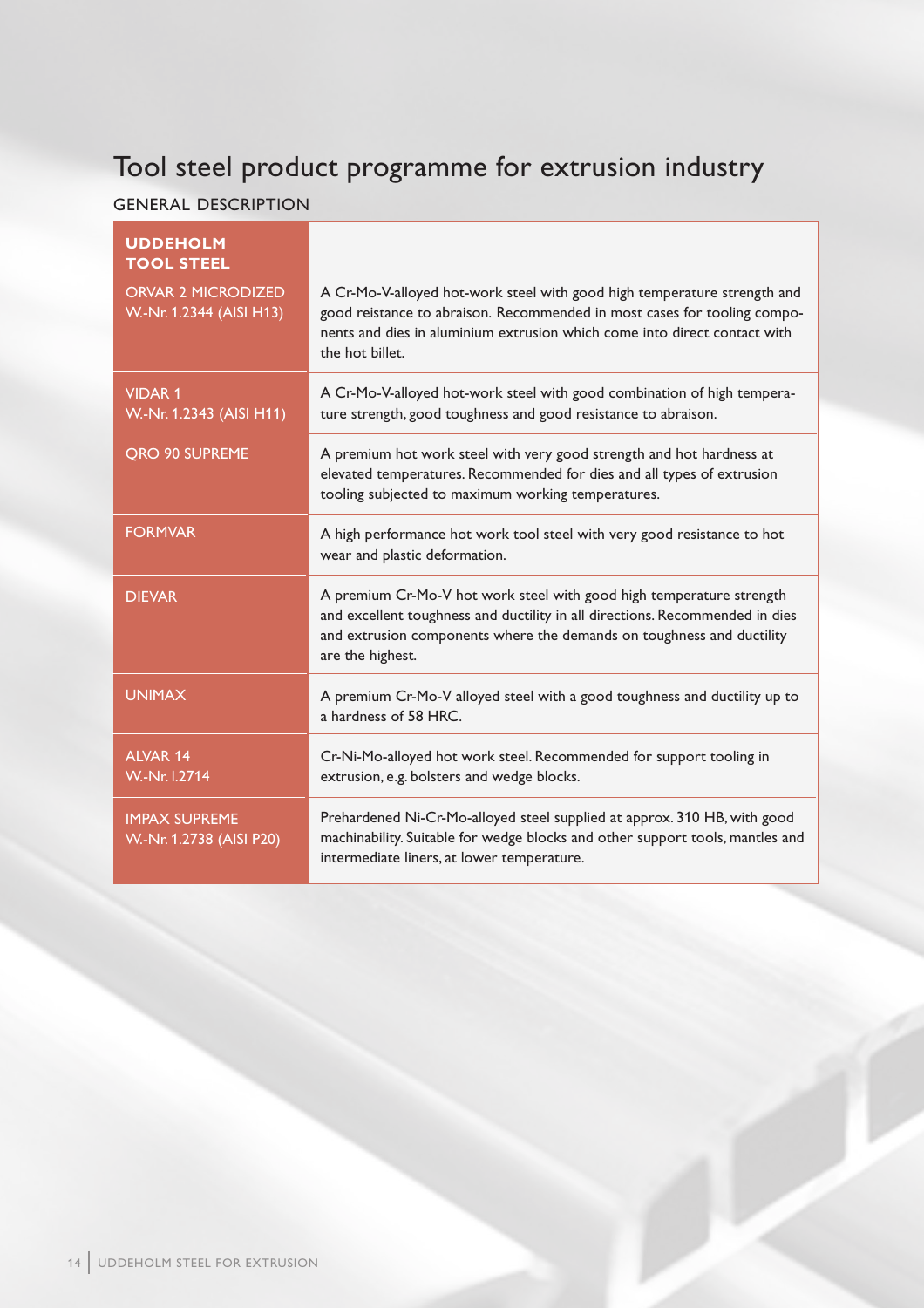## CHEMICAL COMPOSITION

| <b>UDDEHOLM</b>                     |                                    |      |     | <b>ANALYSIS %</b> |     |     |        |     | <b>DELIVERY</b><br><b>HARDNESS</b> |
|-------------------------------------|------------------------------------|------|-----|-------------------|-----|-----|--------|-----|------------------------------------|
| <b>TOOL STEEL</b>                   | <b>AISI</b>                        | C    | Si  | Mn                | Cr  | Mo  | $\vee$ | Ni  | <b>Brinell</b>                     |
| <b>ORVAR 2</b><br><b>MICRODIZED</b> | H <sub>13</sub><br>(W.-Nr. 1.2344) | 0.39 | 1.0 | 0.4               | 5.3 | 1.3 | 0.9    |     | Annealed<br>~180                   |
| <b>VIDAR1</b>                       | H <sub>11</sub><br>(W.-Nr. 1.2343) | 0.38 | 1.0 | 0.4               | 5.0 | 1.3 | 0.4    |     | Annealed<br>~180                   |
| <b>QRO 90</b><br><b>SUPREME</b>     |                                    | 0.38 | 0.3 | 0.8               | 2.6 | 2.3 | 0.9    |     | Annealed<br>~180                   |
| <b>FORMVAR</b>                      |                                    | 0.35 | 0.2 | 0.5               | 5.0 | 2.3 | 0.6    |     | Annealed<br>< 229                  |
| <b>DIEVAR</b>                       |                                    | 0.35 | 0.2 | 0.5               | 5.0 | 2.3 | 0.6    |     | Annealed<br>$~160$                 |
| <b>UNIMAX</b>                       |                                    | 0.50 | 0.2 | 0.5               | 5.0 | 2.3 | 0.5    |     | Annealed<br>< 185                  |
| <b>ALVAR 14</b>                     | (W.-Nr. 1.2714)                    | 0.55 | 0.3 | 0.7               | 1.1 | 0.5 | 0.1    | 1.7 | Annealed<br>$\leq$ 250             |
| <b>IMPAX SUPREME</b>                | P <sub>20</sub><br>(W.-Nr. 1.2738) | 0.37 | 0.3 | 1.4               | 2.0 | 0.2 |        | 1.0 | Prehardened<br>~10                 |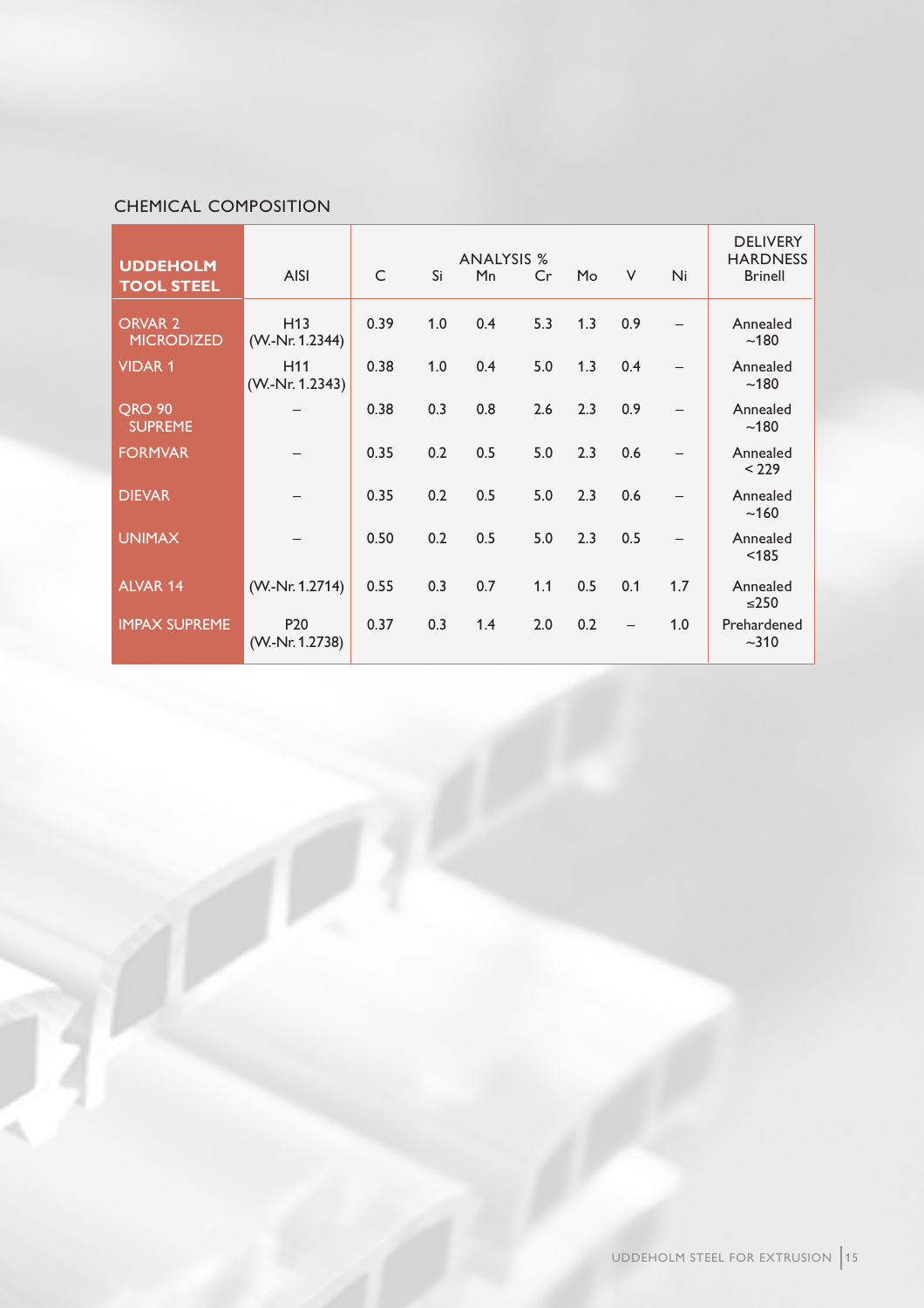# Steel and hardness selection for different extrusion applications

| <b>TOOLING</b>                                       | <b>EXTRUDED MATERIAL</b>                                                                                                                                |                                                                            |                                                                            |  |  |
|------------------------------------------------------|---------------------------------------------------------------------------------------------------------------------------------------------------------|----------------------------------------------------------------------------|----------------------------------------------------------------------------|--|--|
| <b>COMPONENT</b>                                     | ALUMINIUM/MAGNESIUM   COPPER ALLOYS                                                                                                                     |                                                                            | <b>STEEL</b>                                                               |  |  |
| <b>SUPPORT TOOLS</b><br>(at lower temp.)             | <b>IMPAX SUPREME</b><br>$\sim$ 310 HB                                                                                                                   | <b>IMPAX SUPREME</b><br>$\sim$ 310 HB                                      | <b>IMPAX SUPREME</b><br>$\sim$ 310 HB                                      |  |  |
| <b>WEDGE BLOCK</b>                                   | <b>IMPAX SUPREME</b><br>$~10$ HB<br>ALVAR 14<br>300-400 HB                                                                                              | <b>IMPAX SUPREME</b><br>$~10$ HB<br>ALVAR 14<br>300-400 HB                 | <b>IMPAX SUPREME</b><br>$\sim$ 310 HB<br>ALVAR 14<br>300-400 HB            |  |  |
| <b>BOLSTER</b>                                       | ALVAR <sub>14</sub><br>$~145$ HRC                                                                                                                       | ALVAR 14<br>$~145$ HRC                                                     | ALVAR <sub>14</sub><br>$~145$ HRC                                          |  |  |
| <b>DIE RING</b>                                      | <b>FORMVAR</b><br><b>ORVAR 2 MICRODIZED</b><br>40-44 HRC                                                                                                | QRO 90 SUPREME<br>40-44 HRC                                                | QRO 90 SUPREME<br>40-44 HRC                                                |  |  |
| <b>DIE</b>                                           | <b>FORMVAR</b><br><b>VIDAR1</b><br><b>ORVAR 2 MICRODIZED</b><br>ORO 90 SUPREME<br>45-50 HRC<br><b>DIEVAR</b><br>46-52 HRC<br><b>UNIMAX</b><br>52-58 HRC | QRO 90 SUPREME<br>45-49 HRC                                                | QRO 90 SUPREME<br>44-46 HRC                                                |  |  |
| <b>MANTLE</b><br><b>INTERMEDIATE</b><br><b>LINER</b> | <b>IMPAX SUPREME</b><br>$~10$ HB<br><b>ORVAR 2 MICRODIZED</b><br>37-43 HRC<br><b>VIDAR1</b><br>37-43 HRC                                                | <b>IMPAX SUPREME</b><br>$~10$ HB<br><b>ORVAR 2 MICRODIZED</b><br>37-43 HRC | <b>IMPAX SUPREME</b><br>$~10$ HB<br><b>ORVAR 2 MICRODIZED</b><br>37-43 HRC |  |  |
| <b>LINER</b>                                         | <b>ORVAR 2 MICRODIZED</b><br>QRO 90 SUPREME<br><b>VIDAR1</b><br>44-48 HRC<br><b>DIEVAR</b><br>44-50 HRC                                                 | ORO 90 SUPREME<br>44-48 HRC                                                | <b>ORVAR 2 MICRODIZED</b><br>44-48 HRC                                     |  |  |
| <b>DUMMY BLOCK</b>                                   | ORO 90 SUPREME<br>44–48 HRC<br><b>DIEVAR</b><br>46-52 HRC<br><b>ORVAR 2 MICRODIZED</b><br>46-50 HRC                                                     | QRO 90 SUPREME<br>44–48 HRC                                                | QRO 90 SUPREME<br>44-48 HRC                                                |  |  |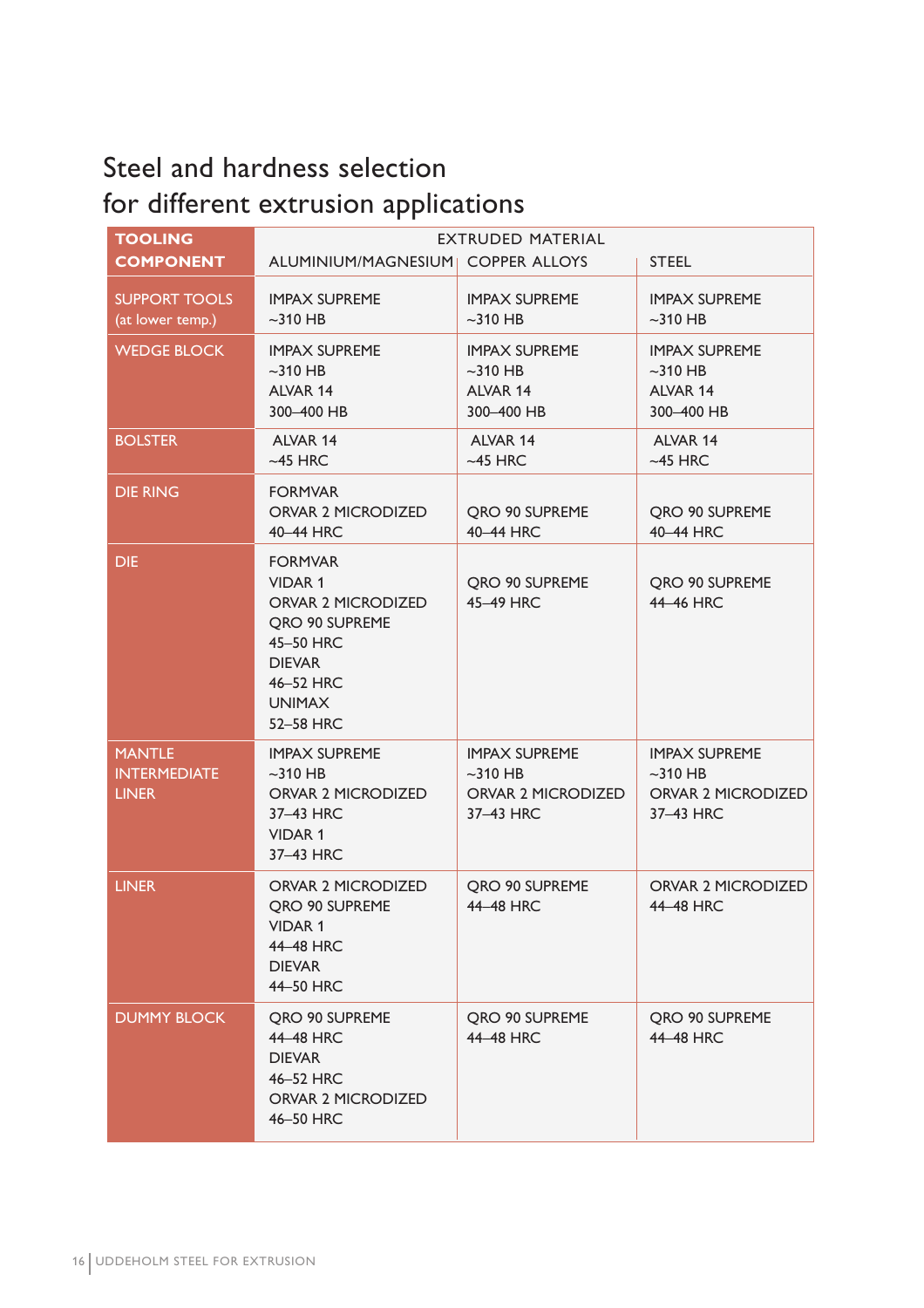| <b>TOOLING</b>                                             | <b>EXTRUDED MATERIAL</b>                                              |                                                           |                                        |  |  |
|------------------------------------------------------------|-----------------------------------------------------------------------|-----------------------------------------------------------|----------------------------------------|--|--|
| <b>COMPONENT</b>                                           | ALUMINIUM/MAGNESIUMI COPPER ALLOYS                                    |                                                           | <b>STEEL</b>                           |  |  |
| <b>FASTENERS</b><br><b>FOR FIXED</b><br><b>DUMMY BLOCK</b> | <b>IMPAX SUPREME</b><br>$\sim$ 310 HB                                 |                                                           |                                        |  |  |
| <b>STEM</b>                                                | <b>ORVAR 2 MICRODIZED</b><br>46-50 HRC                                | <b>ORVAR 2 MICRODIZED</b><br>46-50 HRC                    | <b>ORVAR 2 MICRODIZED</b><br>46-50 HRC |  |  |
| <b>MANDREL</b>                                             | <b>ORVAR 2 MICRODIZED</b><br>46-50 HRC<br>ORO 90 SUPREME<br>46-49 HRC | QRO 90 SUPREME<br>45-49 HRC<br><b>DIEVAR</b><br>46-52 HRC | ORO 90 SUPREME<br>45-49 HRC            |  |  |



(female, male, bolt)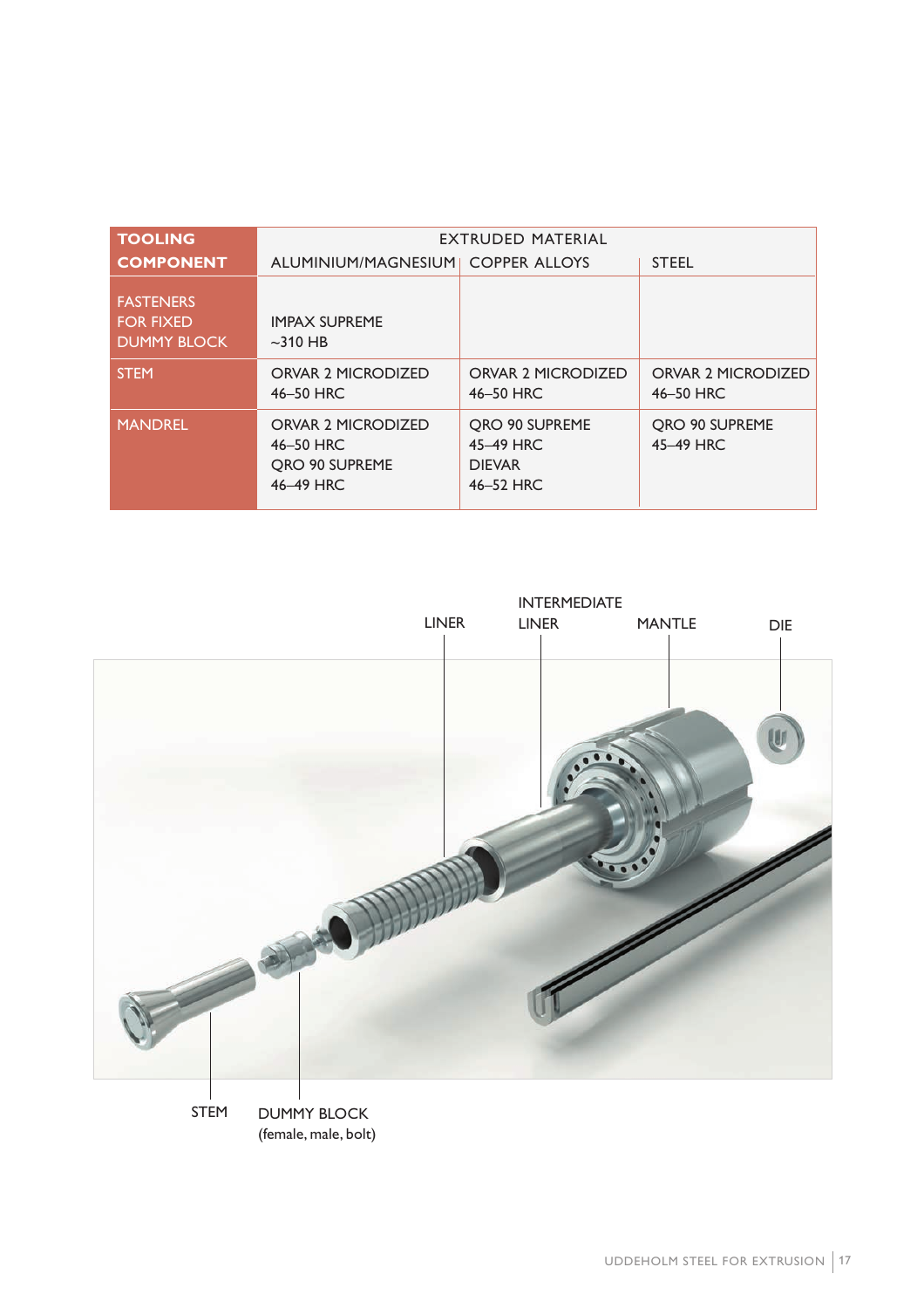18 UDDEHOLM STEEL FOR EXTRUSION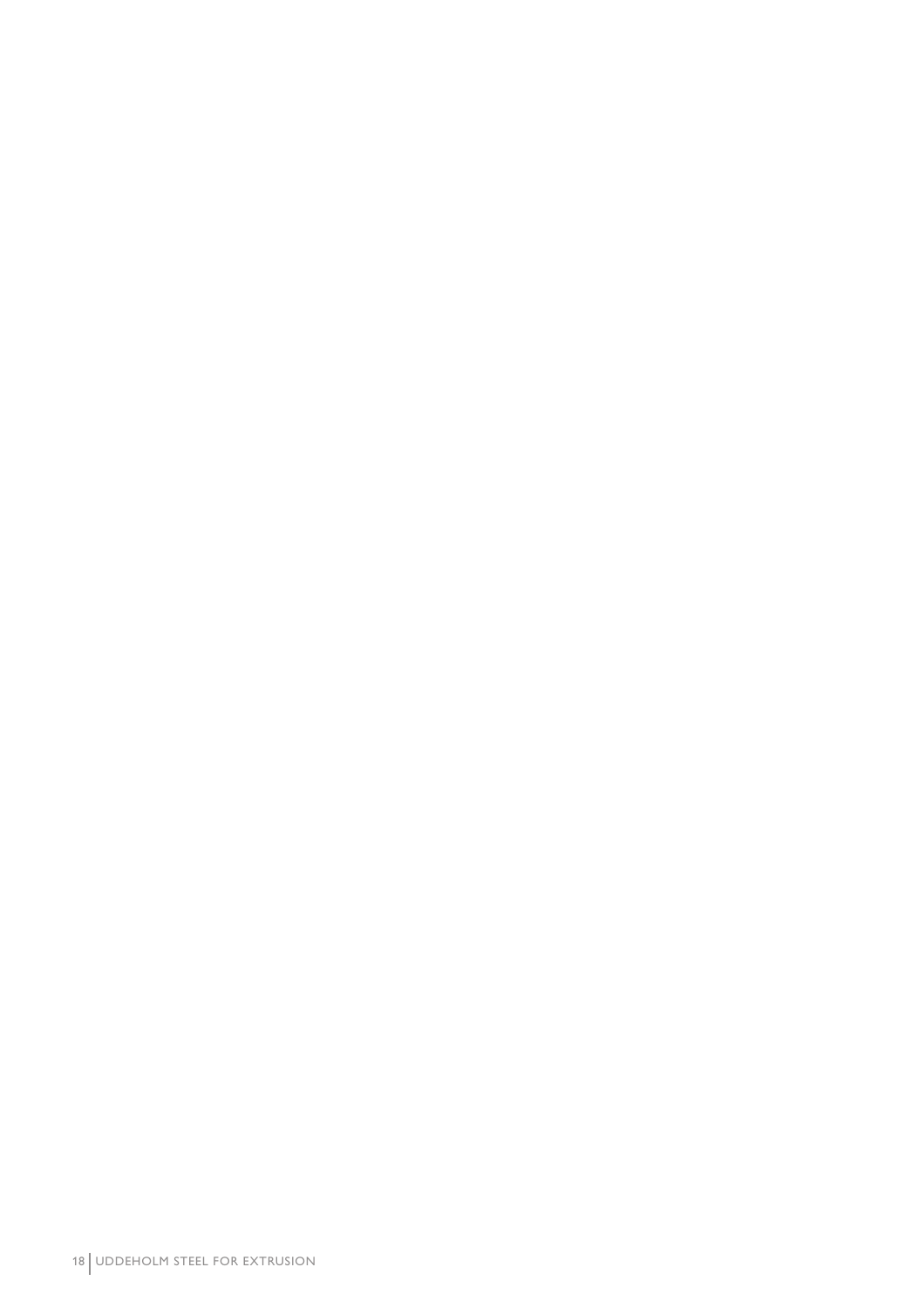

# Network of excellence

Uddeholm is present on every continent. This ensures you high-quality Swedish tool steel and local support wherever you are. We secure our position as the world's leading supplier of tooling materials.